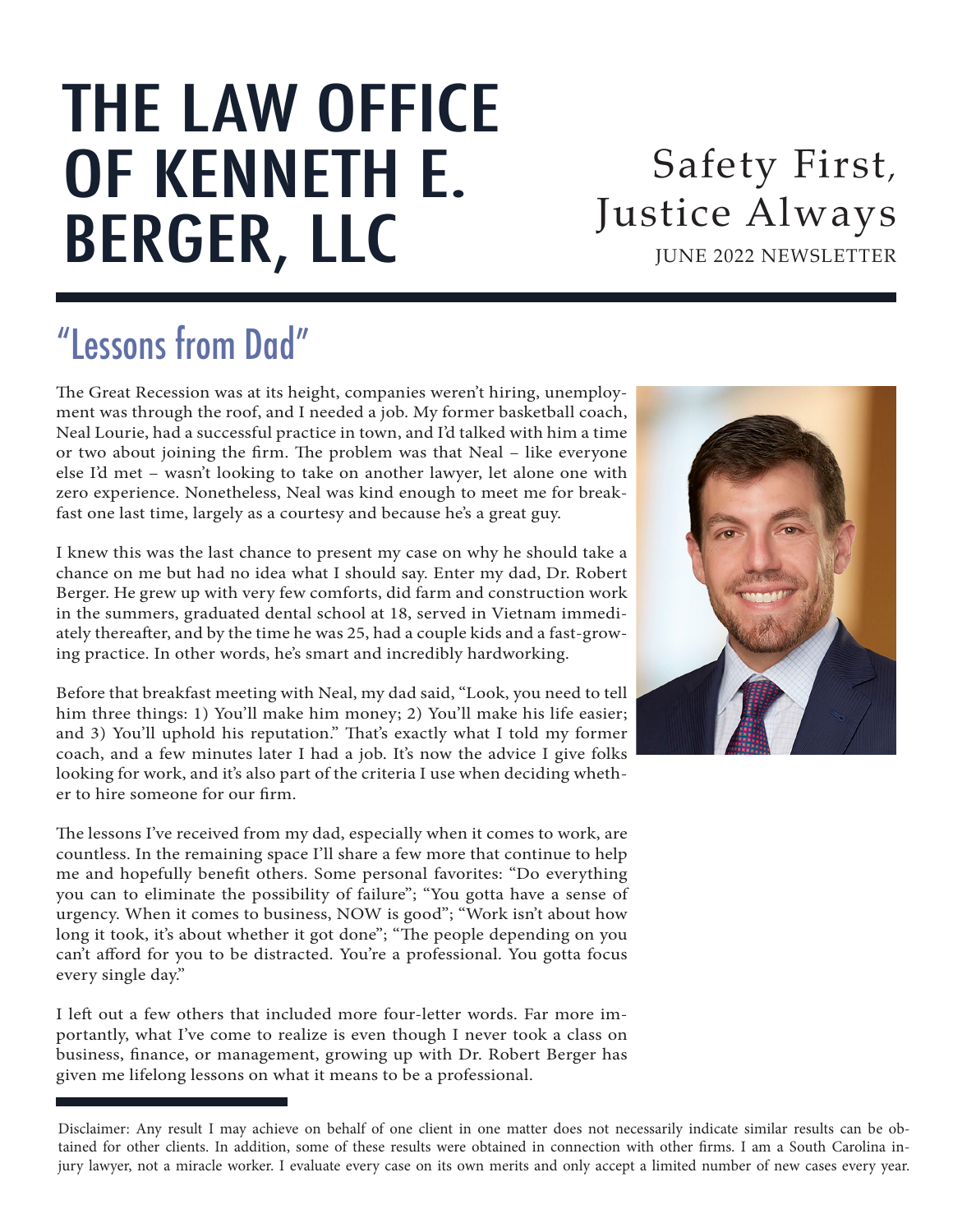#### JUNE 2022 NEWSLETTER PAGE 02

### For Referring Attorneys

If you are one of our many referring attorneys, we want to thank you for allowing us to serve. Your trust means a great deal.

We seek to strengthen your relationship with the client by providing him/her with a great experience, as well as a great result. Additionally, we always make it a point to emphasize that you are truly the person to thank, as it was your good judgment that allowed us to take part in their representation.

If questions arise in the coming month concerning a life-changing injury or wrongful death case, we are here to help. From simply answering your questions to being associated on or referred the case, please let us know what we can do to benefit you and the client. Likewise, if you have a potential client call us directly, be sure to have him/her say who made the referral so we know who to thank.

To discuss anything from litigation tactics to our core values, call us at (803) 790-2800 or email kberger@bergerlawsc.com.

### How Motherhood Makes Me a Better Lawyer

Attorney Liz Dalzell

This past Mother's Day I reflected on how much I love being a mother to my two boys and how it has influenced me as an attorney. With Will being 20 years old and Ryan being 17 years old, they are almost "cooked" and, just like them, I am a completely different person than I was when they were born. To say that my perspective has shifted is an understatement, and to say that it was easy being a lawyer and a mom at the same time would be a lie.

In the early years, I was always stretched for time and my few hours with the boys were spent trying to "get our energy out," ensuring they slept and ate well, and finding



new things for them to learn. As they've grown older, I find that I have a lot more time to myself and that my mothering happens in vastly different ways. Now we discuss their big decisions. I try to impart life lessons; I give advice; and we talk about girlfriends and the highs and lows of sports.

I continue to nurture, but overall, mothering is far less physically demanding. Going through all the phases of mothering and landing where we are now has been an amazing and rewarding journey. What I have gained from being a mother has also made me a much better lawyer. As I think about each of the amazing mother-lawyers I know, the following is clear to me:

She knows how to hustle and makes things happen. She can distinguish the urgent from the important. She is flexible. She is a problem-solver. She listens. She has great negotiation skills. She is mentally strong and adaptable. She moves ahead despite adversity.

She is empathetic.

These are all of the qualities that a good lawyer and mother should have, and I am grateful that my children have helped me develop them through our years together.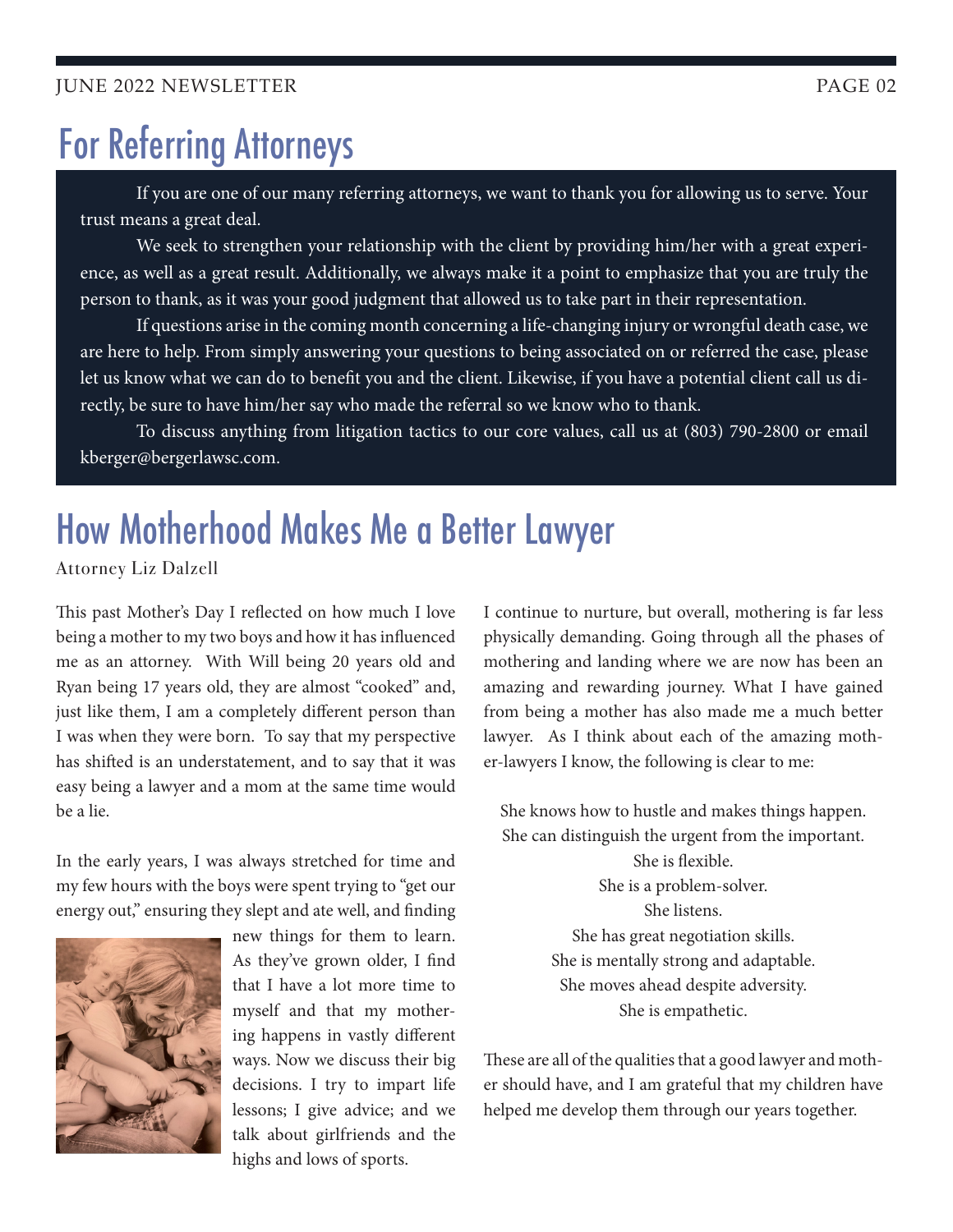**IUNE 2022 NEWSLETTER PAGE 03** 

### Firm Snapshot Kenneth Berger Recognized as a Super Lawyer

We are proud to announce that attorney Kenneth Berger has been named a 2022 Super Lawyer, a distinction awarded to outstanding attorneys who have attained a high-degree of peer recognition and professional achievement. This is the third consecutive year he has received this honor. Previously, he was recognized as a Super Lawyers Rising Star for 7 years from 2013 to 2019.

The Super Lawyers list is intended to serve as a credible, comprehensive and diverse catalog of exceptional attorneys. The selection process involves peer nominations, independent research, and peer evaluations. The Super Lawyer distinction is awarded to only 5% of attorneys in South Carolina.



# The Practice of Law

#### The How & Why of a Human Being's Damages

Lay witnesses explain how a person is different since the incident. Medical witnesses explain why a person is different since the incident.

This is a shorthand version of how I think of damages, and a good reminder – at least for me – of how strongly the medical and everyday-life evidence in a case needs to tie together.

Whether it be a joint, back, brain, or psychological injury, the audience needs to understand not only what a person has been going through as a result of the harm, but also the underlying reasons for it. Sometimes that audience is an insurance adjuster, other times a jury, and at times a judge. They're all human beings, and almost to a person, consider themselves rational. They want to see the evidence; they need to be convinced. I don't always do a great job of that, but I certainly try to draw direct lines between causes and effects.

In most of our cases, someone's life has been dramatically altered due to a crash or other incident. For us, the first step is to invoke the Golden Rule. You can't do it in court, but there's nothing stopping us from putting ourselves in our client's shoes as we're learning about their life both before and since the incident. As we get to know our client's life story, from them and the lay witnesses, the magnitude of the harm inflicted upon this human being comes into focus.

Damages without clear cause are not enough, however. At this point we can correlate the differences in our client's life with the incident, but we have yet to prove what caused it. A medical professional, and sometimes non-medical experts, still need to teach our audience why our client's life is so different. It's not enough to have a doctor explain the injuries. The doctor needs to explain the consequences of those injuries as well. What happened to the person was an injury. What the injury left the person with was damage. And those physical damages have consequences on how a person moves and functions. Those consequences are what friends, family, co-workers, neighbors, acquaintances, and the client himself, see playing out in everyday life.

Only after a clear connection is made between how and why a person's life has been damaged do we have causation and, with it, the understanding and motivation people need to provide full justice.